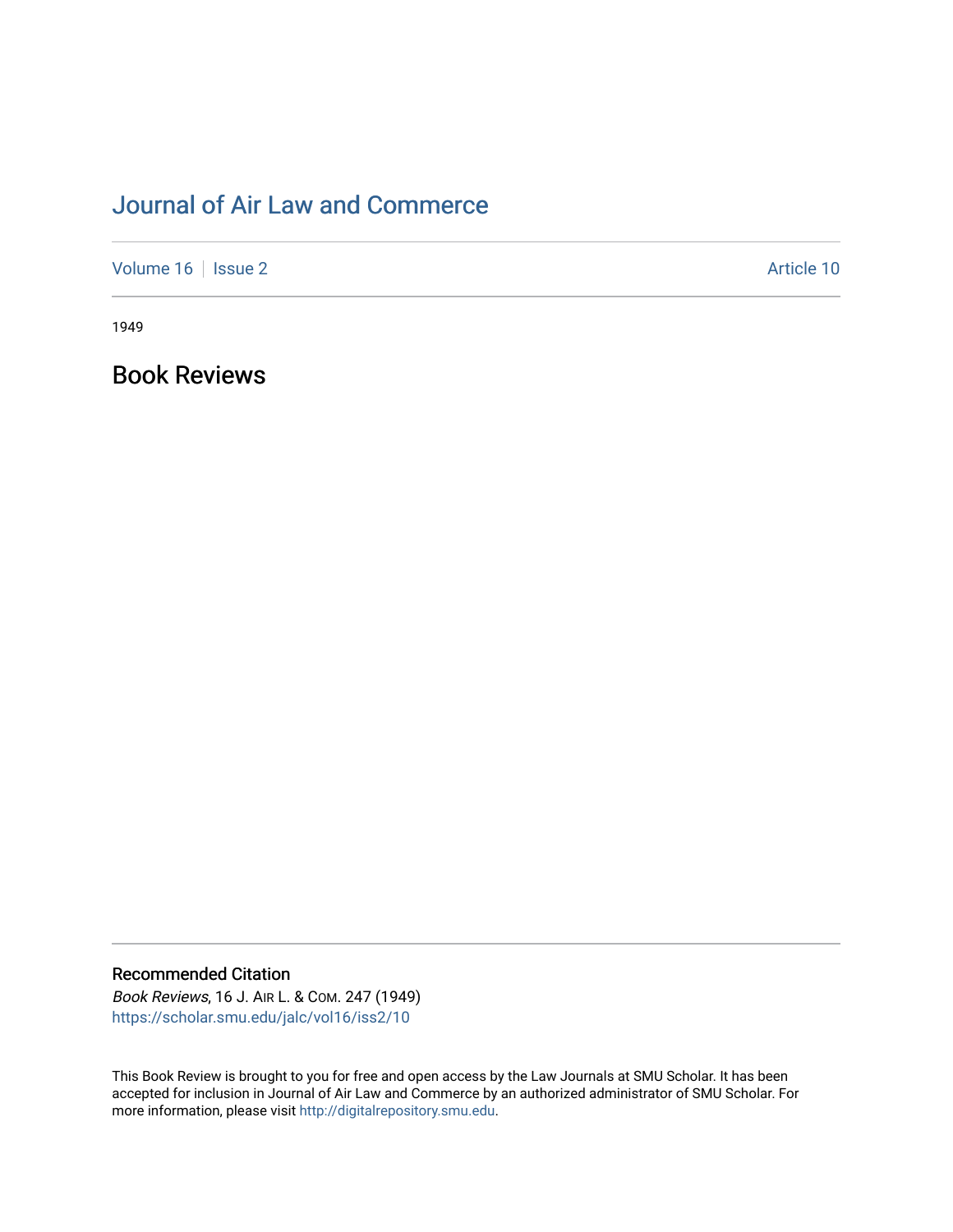## **BOOK REVIEWS**

AVIATION **SUBJECT** HEADINGS. **A** Concise List for Civil Aviation Librarian or Collections. Compiled **by** Agnes A. Gautreaux and Mary Lally. (New York, Special Libraries Association, 1949, **pp. 56,** processed. \$1.75.)

To meet the needs of the nation's libraries whose accessions in aviation are growing in such numbers and complexity that a rethinking of their organization is necessary, *Aviation Subject Headings* has real value. It is a tool to assist the librarian in making the documents and literature of aviation more generally accessible to the student, the specialist and the layman. The necessity for these subject headings is apparent in the libraries of institutions of higher learning which have expanding aeronautical programs, in the public libraries of cities and towns where the general public is showing increased interest in aviation, and in the school systems and teacher training institutions whose programs of aviation education are receiving more general recognition. The listing also provides for the special libraries and collections that are developing within the air transport industry and within the organizations created for the promotion, regulation, and study of aviation an aid for cataloging and indexing of publications.

Already the International Civil Aviation Organization, the specialized agency for aviation of the United Nations, has indicated that it plans to use *Aviation Subject Headings* for indexing its own documents in the three official languages of the ICAO and in preparing its multi-language lexicon of aviation.

This list of subject headings has been compiled primarily for those whose interest is in the uses of civil aviation, rather than in the military and engineering aspects of aviation. It does, of course, include headings dealing with the structure of the aircraft, but intensive treatment of the technical areas is now being attempted by the Engineering-Aeronautical section of the Science-Technology Group of the Special Libraries Association.

The first systematic effort to provide a list of headings in aviation was published in 1940 by N. H. Randers-Pehrson and A. G. Renstrom and entitled *Subject Headings for the Aeronautical Index.* It was highly regarded and found wide use, but during the past eight years new developments and emphases in aviation have made imperative a reformulation. The Transportation Group of the Special Libraries Association sponsored the project; and Miss Agnes Gautreaux, Librarian of the CAA, and Miss Mary Lally, Librarian Economic Planning Division, American Airlines, undertook the compilation using the Randers-Pehrson/Renstrom list as their starting point. The result has been a listing that takes realistic account of both library and aviation problems from the point of view of both private enterprise and of government.

Such headings in the new list as the Aircraft Industry, Airlines, Airports, Education, Government Agencies, and Safety come in for fuller treatment. Cargo is a new category. FIDO, Airparks, Heliports, JATO, Pressure Pattern Flying are new headings. These and other changes bring the list upto-date. The simplified cross-references make the list usable not only for the trained librarian but also for the file clerk and indexer.

In the rapid growth of aviation during the past 15 years, the literature on its civil and social implications side has grown apace. The library has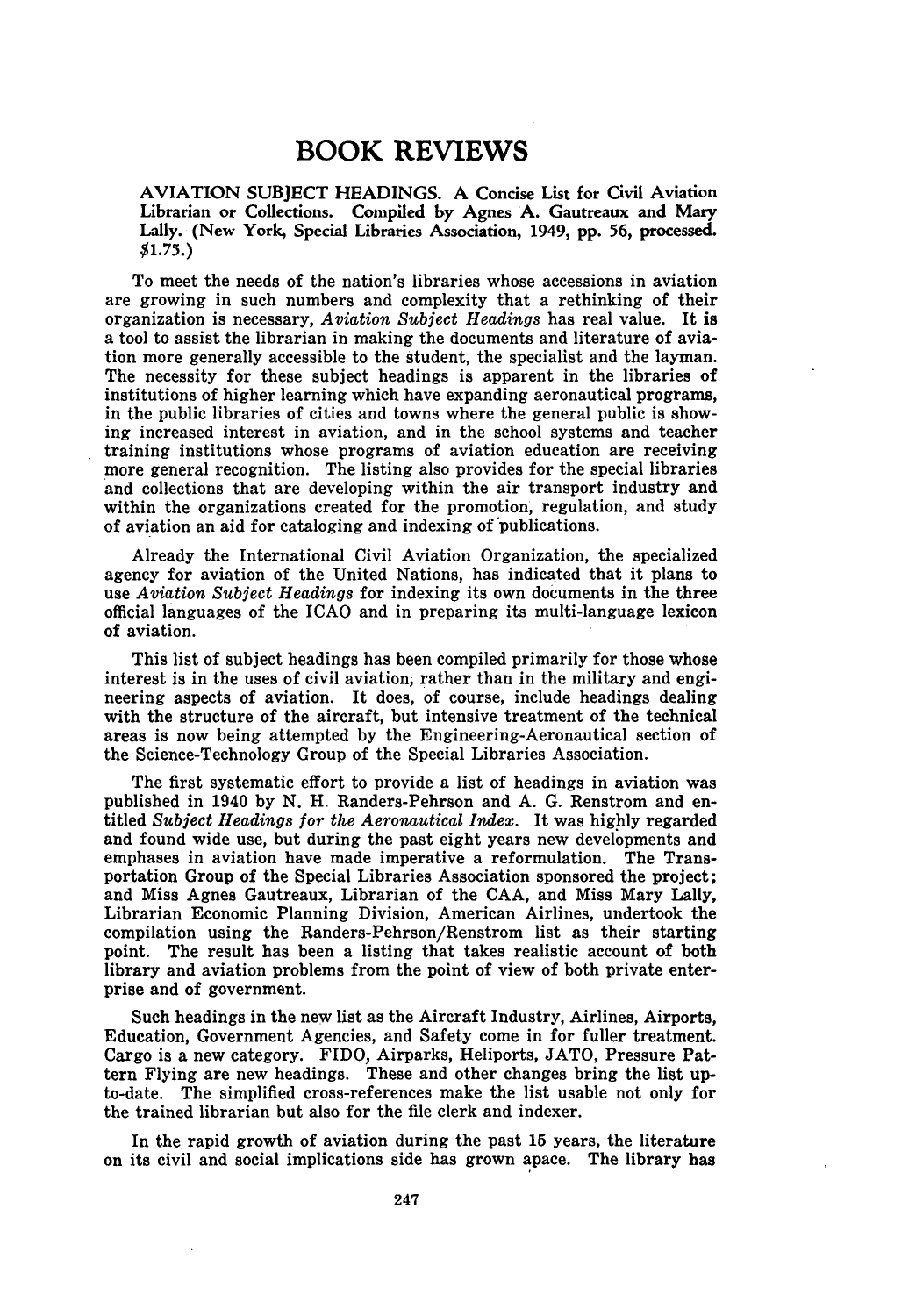become as important as the laboratory to aviation's present and future development. This compilation, the product of two of the acknowledged leaders in this field of library science, makes more effective the library in the service of aviation.

> FREDERICK B. **TUTTLE\***  $\ddot{\phantom{a}}$

AIRLINE OPERATION, **by** R. Dixon Speas. (Washington, **D. C.,** American Aviation Publications, 1948, **pp. XI, 363. \$5.00.)**

Publications such as *Airline Operation* are most welcome additions to the literature in a field in which the basic information in book form leaves much to be desired. Mr. Speas' book does not "plug all the holes" nor is it here described as the perfect textbook for such courses. It is worth **ex**amination **by** people who are studying the area, however, for nearly everyone will find in it some contribution along the lines of his interest.

The book is described in the foreword as bearing "the stamp of an engineering approach." As a consequence much of the presentation involves formulas, tables and charts: very effective vehicles for explanation where complete descriptions of all the factors are given. In some cases, however, the descriptions are incomplete and understanding of the presentations is thereby hindered or prevented entirely. In spite of this shortcoming the chapter on "Operating Costs and Revenues" is considered a contribution; at the very least it is a conscientious attempt to shed light on the fundamental problem of all businesses, that of balancing revenue and expense. In the books thus far available this problem has been passed over entirely or treated in scanty fashion. Speas' treatment falls short in that he does little more than mention indirect or overhead costs and bases his examples almost entirely on direct flying costs in determining profitableness of operation. He makes reference to the necessity of considering other than direct flying costs, and indicates that final responsibility as to whether or not flights are to be operated (other than for purely operating reasons) should be placed with the Sales Department. **A** great area in which decisions are made is thus left unexplored.

The subject of "Aircraft Utilization and On Time Operation," which is discussed in Chapter V, is also of importance in the relation between revenue and expense. With aircraft purchase figures at the height to which they have risen today, it is necessary that high utilization be achieved, and the author points to the problem of fitting each craft into an operating schedule so that it can be in the air the greatest number of hours possible yet be on the ground at times when essential maintenance can be performed. The aircraft should be in the air, however, only if traffic is being carried and "An impressive hours-per-day utilization figure does not necessarily indicate a successful airline operation." The explanation of terms leaves much to be desired, as is true in many places in the book. This chapter, for best results, ought to be expanded or certain materials found in it should be omitted. Technical terms are introduced and nothing is done with them. An introduction to a problem is given but the problem is not further considered. The routing chart on **pp.** 104-105 is the heart of a most important operation problem yet reference is made to it and no more.

Many of the chapters. in the middle of the book would involve much "picking and choosing" for the non-engineer. This reviewer, a non-engineer,

**<sup>\*</sup>** Educationist, Aviation Education Division, Civil Aeronautics Administration.